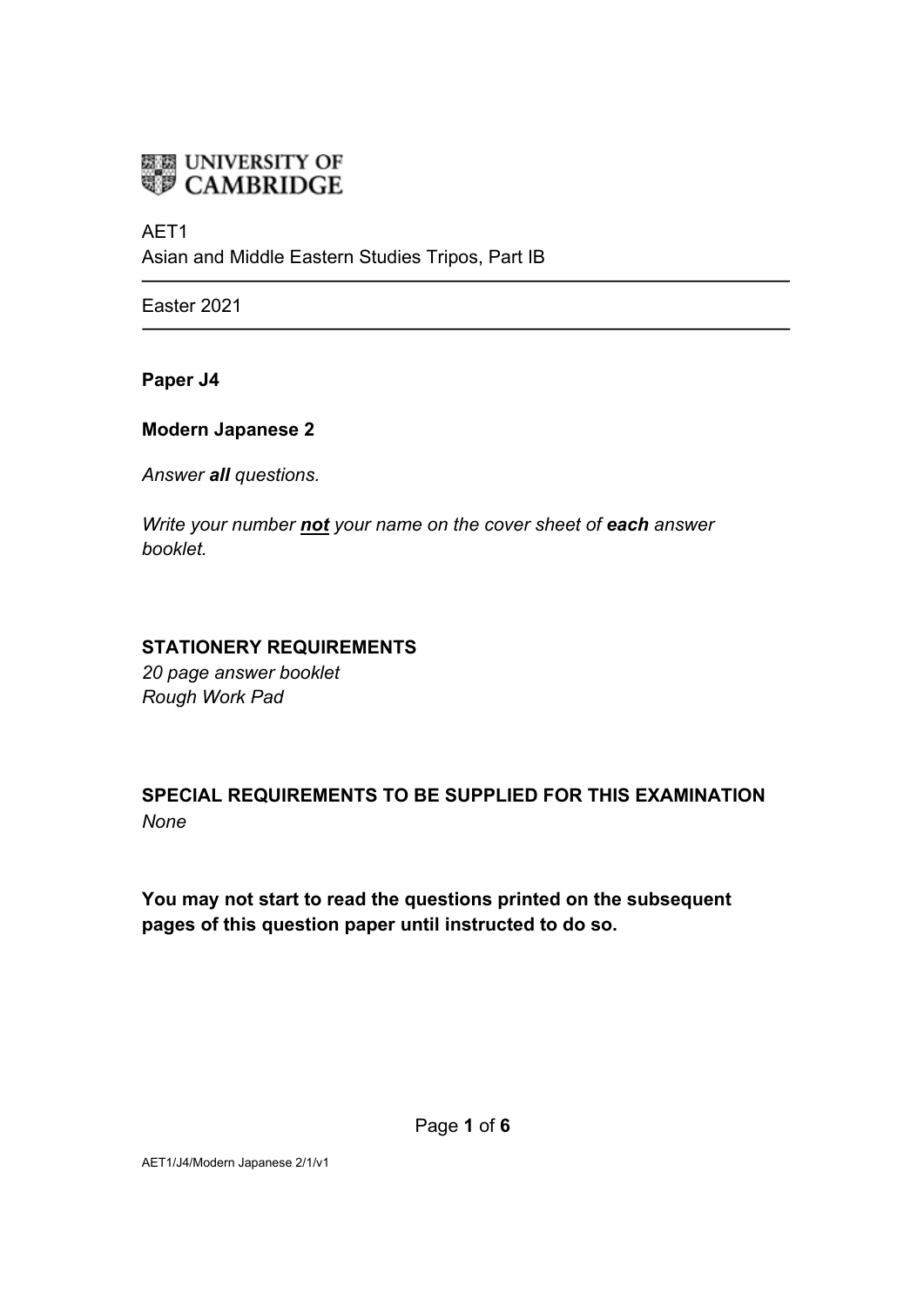## **Section A**

- 1. Write, into the answer booklet, the underlined *hiragana* words in *kanji* and the underlined *kanji* words in *hiragana*. Then translate the following sentences into **English**: **[10 marks]** 
	- a) げんだい社会を生き抜くためのちしきを得る。
	- b) えっきょう文学とは言葉のぼうけんを目指すようなものである。
	- c) 今後のせいさくしだいで大きな削減こうかがきたいできそうだ。
	- d) 率直に自分なりの考えを言ったり、他愛のない話をしたりすることを通 して、おたがいのこせいが見えてきた。
	- e) ミッションの達成に大いに貢献できるという切なるねがいをこめる。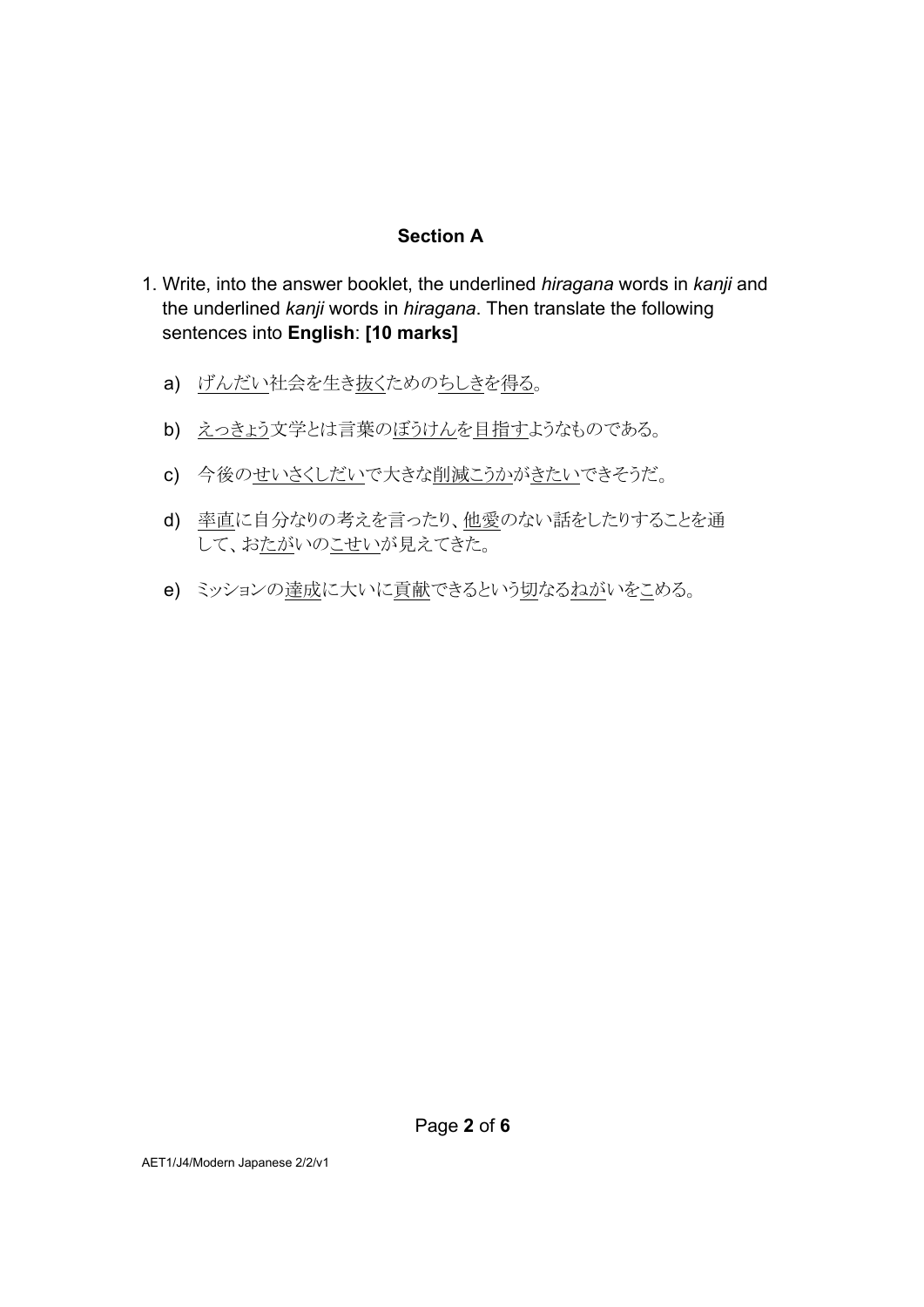#### **Section B**

2. Answer **all** the following questions.

2-A. Translate the following sentences into **Japanese** (*kanji* and *kana*). For questions (a) (b) and (c); use *keigo* where appropriate: **[30 marks]**

- (a) Mr President, I am sorry to have bothered you suddenly without giving you a call.
- (b) The CEO said it is precisely because she thinks about the future of their subordinates that she gives them a strict warning.
- (c) There are some indications that the professor is not tackling the problem proactively.
- (d) It is a common assumption among the recent medical theories that laughing plays a major role in the promotion of health.
- (e) There were those who accepted the explanation given by the government about the new measures and others who refused it saying it was nothing but an excuse.
- (f) Due to the aging of society in Japan, the population of younger people is diminishing and a large group is emerging of those in the older generation above 60 years old. In accordance with these changes, consumption tendencies are also going to change.
- (g) While the policies adopted by the new president have started to produce positive results, there are still people who are not satisfied with the election result.

(TURN OVER)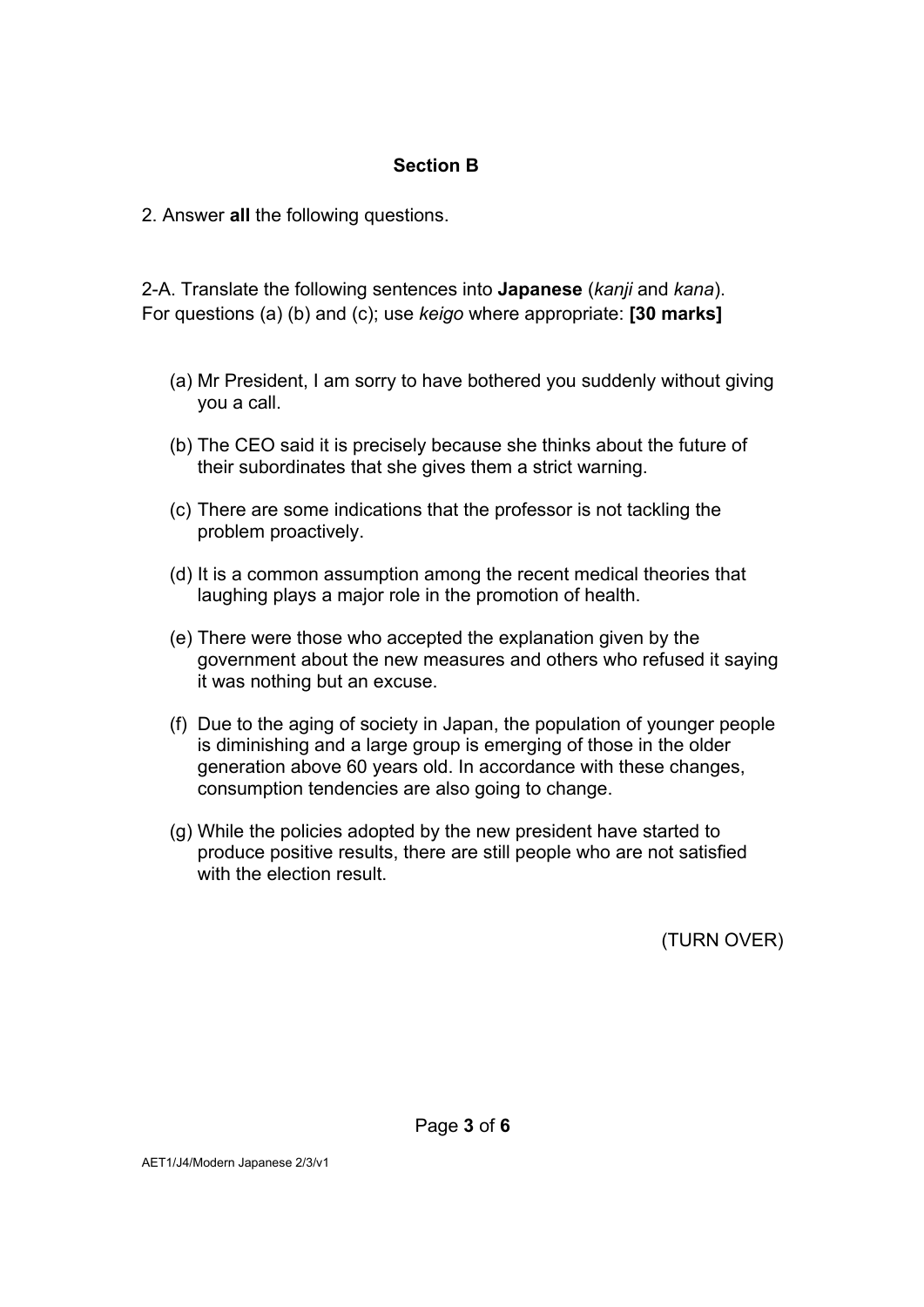2-B. Create full **Japanese** sentences by filling in the blanks and write out the full sentences in your answer booklet. Then translate into **English** the sentences you have produced: **[10 marks]**

(h) 彼女は礼儀に厳しい。\_\_\_\_\_\_\_ものなら\_\_\_\_\_\_\_かねない。 (i) \_\_\_\_\_\_\_とも\_\_\_\_\_\_\_ともつかない\_\_\_\_\_\_\_なら、\_\_\_\_\_\_\_ようなものだ。 (j) \_\_\_\_\_\_\_と言っても、\_\_\_\_\_\_\_限り\_\_\_\_\_\_\_はやむを得ない。 (k) に関して ものの、やはり べきではなかろうか。

(l) \_\_\_\_\_\_\_ては\_\_\_\_\_\_\_のくり返しで、\_\_\_\_\_\_\_そうもない。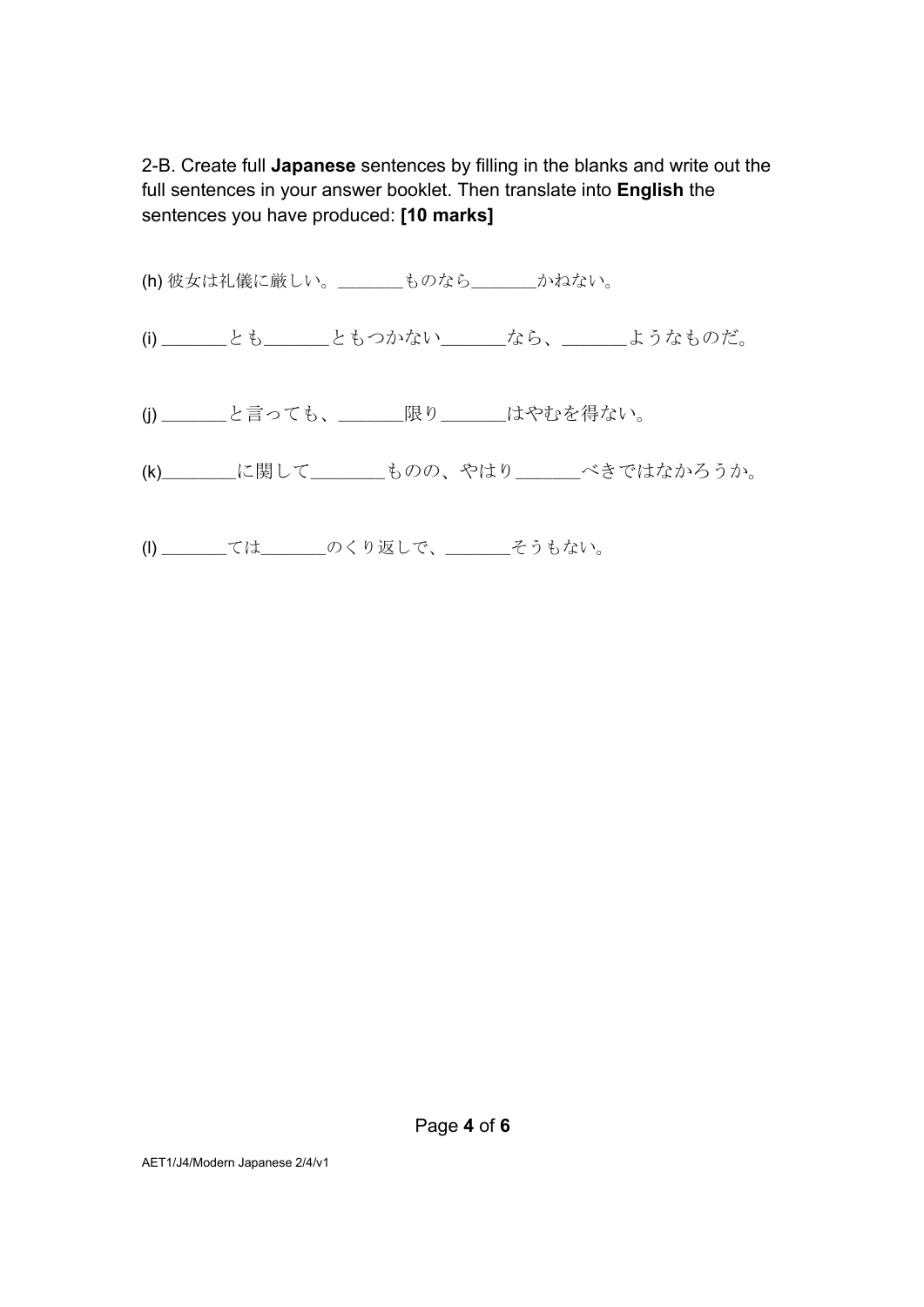# **Section C**

#### 3. Translate the following **unseen** passage into **Japanese** (*kanji* and *kana*): **[25 marks]**

At no time have people been more concerned about health than they are today. Media are flooded with the word "health". There are no newspapers without health and medical articles, and no television or radio without health and medical programs. The popularity of the "health magazine" has also not waned. Just by looking at the advertisement page of the newspaper, you notice that various ways for maintaining and improving health through walking, training, countless dieting methods, health nutrition foods, supplements, etc. are introduced.

In this way, we are constantly made to think about how to "be healthier".

However, do you not realize that something is strange?

According to Professor Uesugi of Kagawa University, about 80% of Japanese people think that they are healthy. On the other hand, only 17% think that they are not.

Why are modern people so interested in health even though more than 80% of people think that they are healthy? Also, why has people's health become so much more of a social issue now than before the war, when Japan was, if anything, economically still in the midst of developing? In a society with so many healthy people, people generally should have less interest in health, but the situation in modern society is completely the opposite.

It is common for modern people to think of a "normal" state as being healthy and having a "normal" body and spirit. However, when it comes to abnormalities, there is actually no universal standard, and there is no "absolute abnormality". And yet, if you try to seek health based on this view of health, you will have no choice but to constantly be more conscious of erasing "abnormal" things.

**medical**<br>supplements サプリメント supplements

(TURN OVER)

Page **5** of **6**